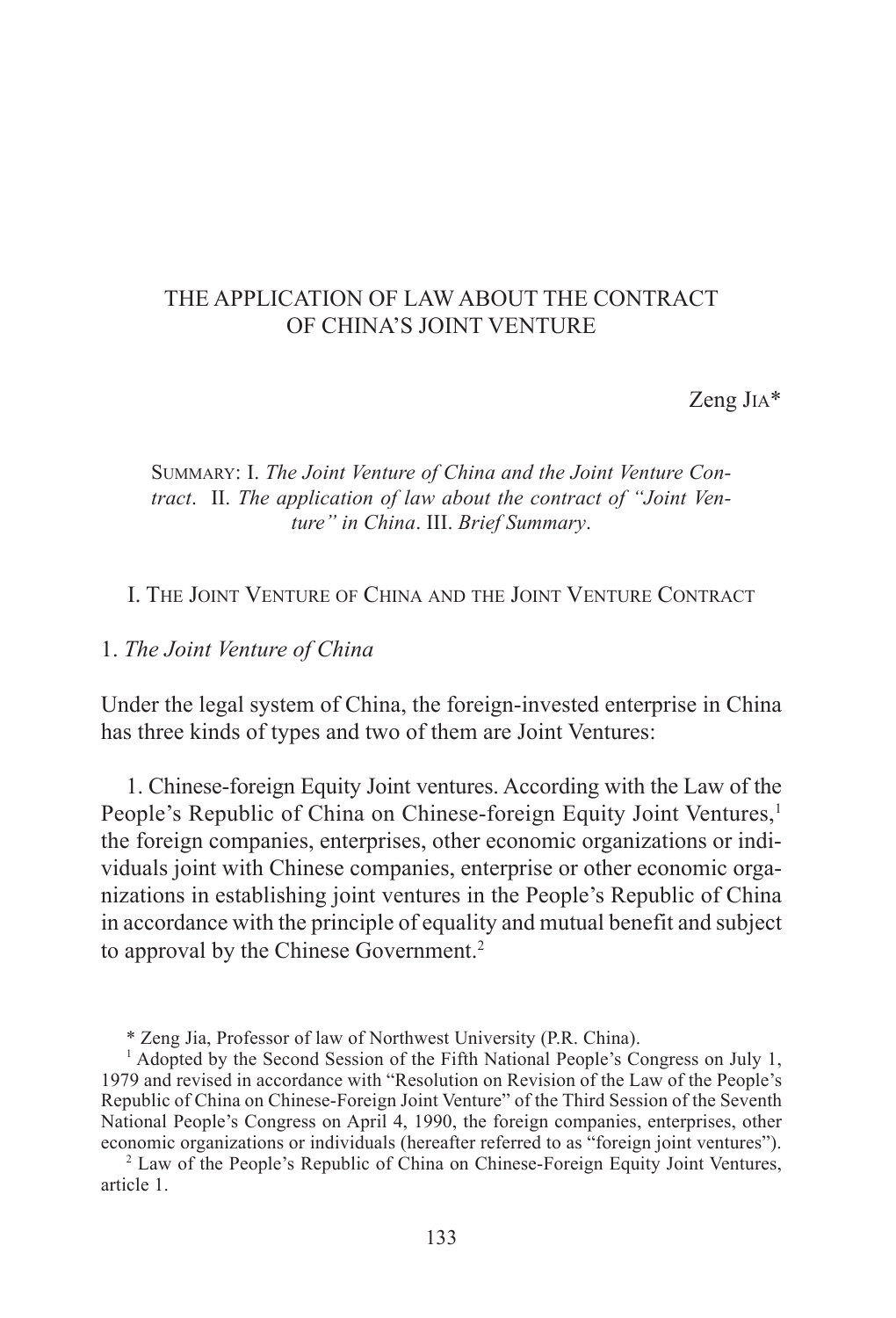2. Chinese-Foreign Contractual Joint Ventures. According with the Law of the People's Republic of China on Chinese-Foreign Contractual Joint Ventures, $3\overline{)}$  on the principle of equality and mutual benefit, by foreign enterprises and other economic organizations or individuals and Chinese enterprises or other economic organizations of Chinese-foreign contractual joint ventures within the territory of the People's Republic of China.<sup>4</sup>

3. Foreign-funded Enterprises. According with the Law of the People's Republic of China on Foreign-funded Enterprises, $5$  the foreign enterprises, other foreign economic organizations and individuals to set up foreignfunded enterprises in China and protects the legitimate rights and interests of such enterprises.<sup>6</sup>

Those laws and regulations which about the Joint Venture in China mainly including the Law of the People's Republic of China on Chinese-Foreign Equity Joint Ventures, the Law of the People's Republic of China on Chinese-Foreign Contractual Joint Ventures, the Law of the People's Republic of China on Foreign-funded Enterprises, the Regulations for the Implementation of the Law of the People's Republic of China on Joint Ventures Using Chinese and Foreign Investment, the Detailed Regulations for the Implementation of the Law of the People's Republic of China on Chinese-Foreign Contractual Joint Ventures and the Provisions on Guiding the Orientation of Foreign Investment. On the other hand, General Principles of the Civil Law of the People's Republic of China, Contract Law of the People's Republic of China and the Company Law of the People's Republic of China etc. are also the parts of the law which protect the foreign-invested enterprise (including joint venture). The number the foreign-invested enterprise in China is in-

<sup>3</sup> Adopted at the First Session of the Seventh National People's Congress, and revised according to the Decision on Modifying the Law of the People's Republic of China on Chinese-Foreign Contractual Joint Ventures adopted at the 18th Session of the Standing Committee of the Ninth National People's Congress on October 31, 2000, and promulgated by Order No. 40 of the President of the People's Republic of China on October 31, 2000.

<sup>4</sup> Law of the People's Republic of China on Chinese-Foreign Contractual Joint Ventures, article 1.

<sup>5</sup> Adopted at the 4th Meeting of the Sixth National People's Congress on April 12, 1986, amended in accordance with the Decision on Modifying the Law of the People's Republic of China on Foreign-funded Enterprises adopted at 18th Meeting of the Standing Committee of the Ninth National People's Congress on October 31, 2000, and promulgated by Order No. 41 of the President of the People's Republic of China on October 31, 2000.

6 Law of the People's Republic of China on Foreign-funded Enterprises, article 1.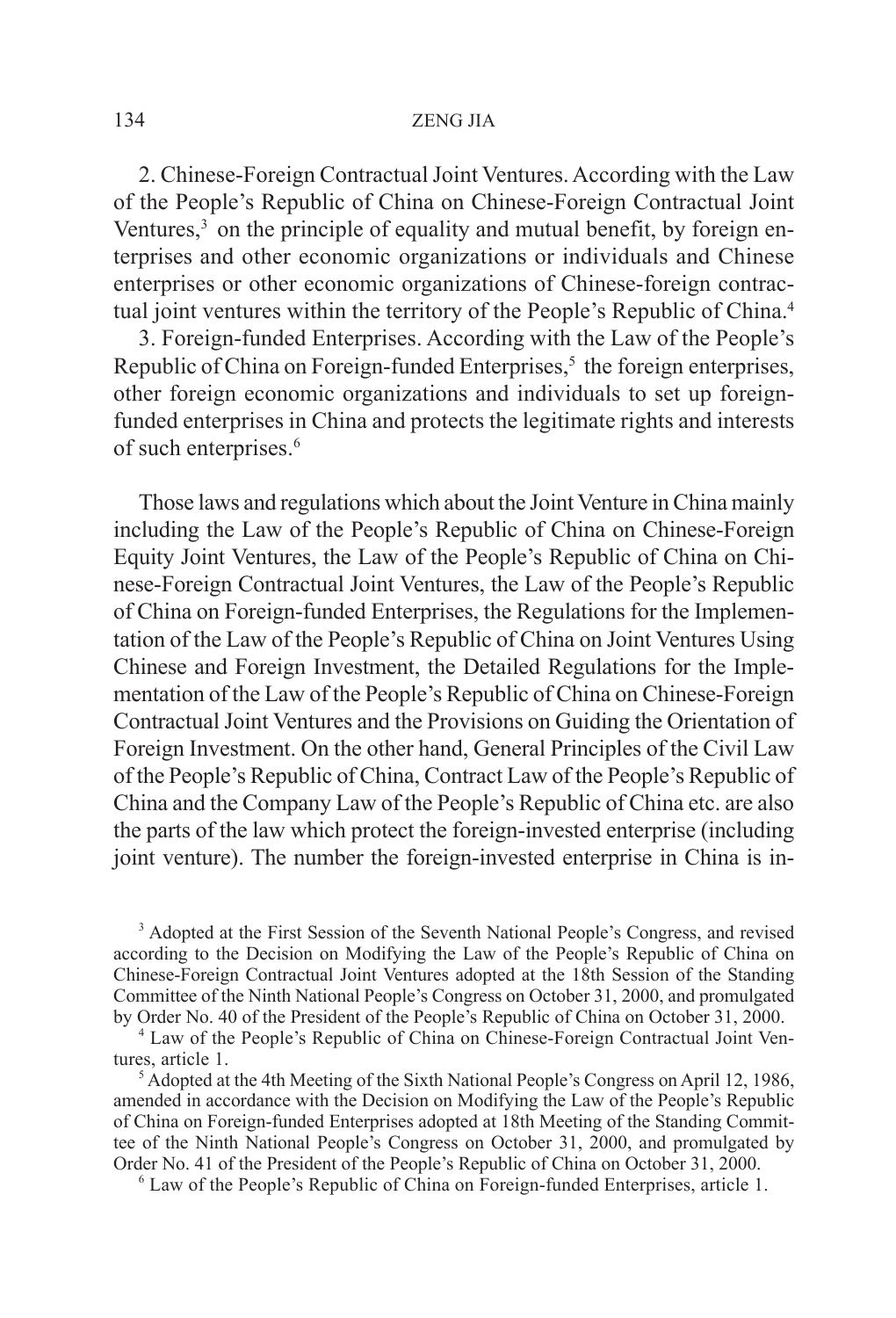creasing very rapid. For example, up to the beginning of 2000, the number of the foreign-invested enterprise more than 340,000, by the end of May, 2003, the number of the foreign-invested enterprise are 439,371.7 The contract of Joint Venture is very important in the activities of establishment a Joint Venture. But before discussing the Joint Venture's contract, we must solve a problem: the relation between Equity Joint venture and Contractual Joint Venture. From the features of them, we could know their difference. In general, the features of Equity Joint Venture are:

1. One party of the Equity Joint Ventures is a foreign Joint Venture, and the other party is a Chinese Joint Venture. Both of them establish an economic unit according with the law of China. Joint Ventures using Chinese and foreign investment established within China's territory in accordance with the Law on Chinese-Foreign Joint Ventures are Chinese legal persons, and in the same time, they are subject to the jurisdiction and protection of Chinese law.

2. A Joint Venture is an Equity Joint Venture. Chinese and foreign Joint ventures make the investment together. They are the co-administrator and the co-operator of the Equity Joint Venture. The parties to the venture shall share the profits, risks and losses in proportion to their respective contributions to the registered capital.

3. A Joint Venture is a limited liability company. The highest authority of the joint venture shall be its board of director.

Contractual Joint Venture is very different from the Equity Joint Venture. The features of Contractual Joint Venture are:

1. This kind of Joint Venture is a Contractual Joint Venture. The right and liability of the Chinese and foreign parties shall prescribe in their contractual joint venture contract such matters as the investment or conditions for cooperation, the distribution of earnings or products, the sharing of risks and losses, the manners of operation and management and the ownership of the property at the time of the termination of the contractual joint venture. These are different from equity joint venture.

2. A Contractual Joint Venture which meets the conditions for being considered a legal person under Chinese law, shall acquire the status of a

<sup>7</sup> http://www.chinafair.org.cn/cn/recn/captal-20030722.htm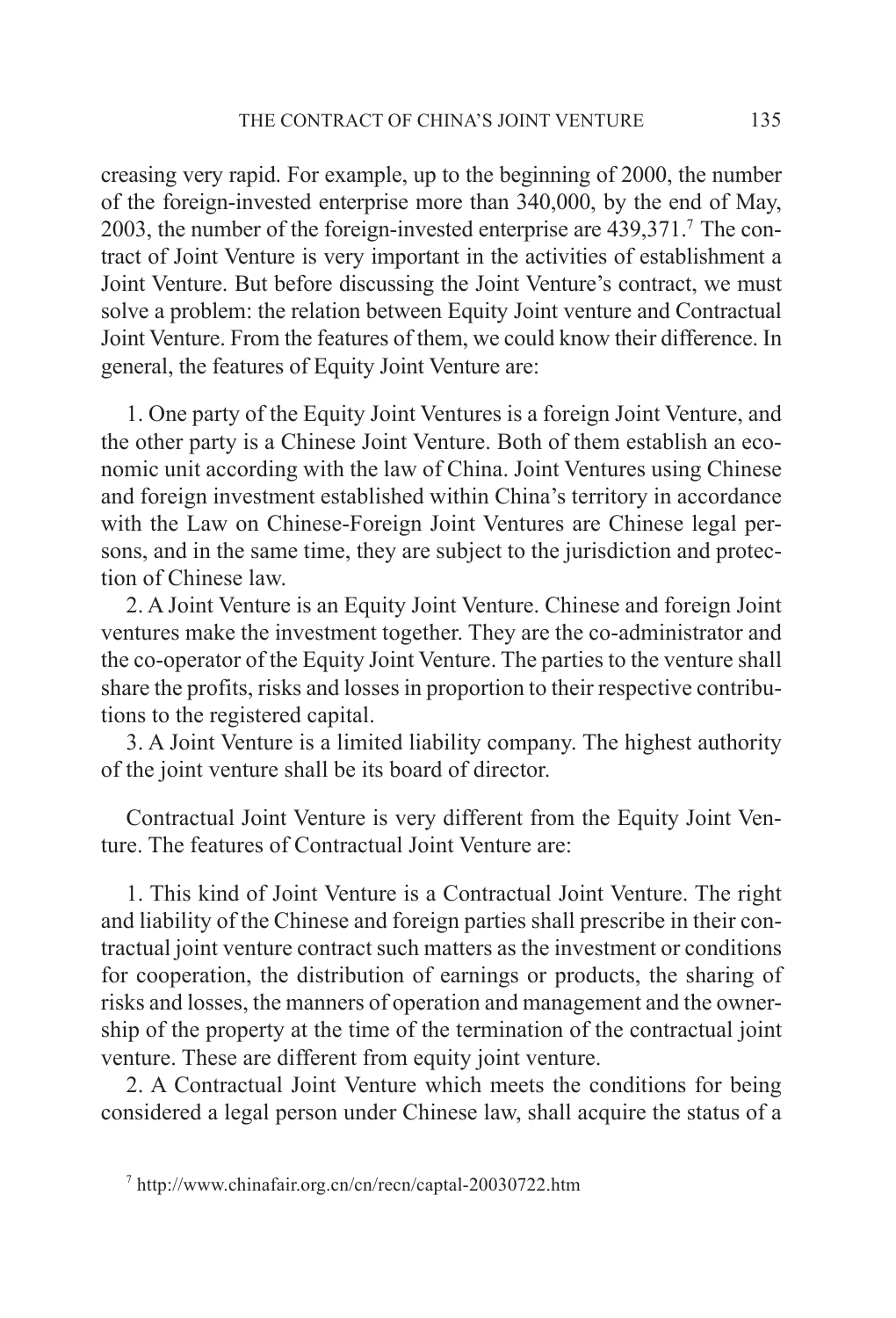Chinese legal person in accordance with law. That means, a contractual joint venture may be not a Chinese legal person. Although the Chinese law are not require that a Contractual Joint must has the status of a Chinese legal person, but according with the Chinese law, a Contractual Joint Venture has the ability to independently bear liability.

3. If, upon the expiration of the period of a venture's operation, all the fixed assets of the Contractual Joint Venture, as agreed upon by the Chinese and foreign parties in the Contractual Joint Venture contract, are to belong to the Chinese party, the Chinese and foreign parties may prescribe in the Contractual Joint Venture contract the ways for the foreign party to recover its investment ahead of time during the period of the venture's operation. If the foreign party, as agreed upon in the contractual joint venture contract, is to recover its investment prior to the payment of income tax, it must apply to the financial and tax authorities, which shall examine and approve the application in accordance with state provisions concerning taxes.

If the foreign party is to recover its investment ahead of time during the period of the venture's operation, the Chinese and foreign parties shall, as stipulated by the relevant laws and agreed in the Contractual Joint Venture contract, be liable for the debts of the venture.

4. The management organization of a Contractual Joint Venture much more than one type. A contractual joint venture shall establish a board of directors or a joint managerial institution which shall according to the contract or the articles of association for the contractual joint venture, decide on the major issues concerning the venture.

Although Contractual Joint Venture is one type of joint venture in China, but equity joint venture is still a major type. In general, "Joint Venture" in China usually refers to Equity Joint Venture. So this article will mainly discuss the application of law about the contract of equity joint venture.

## 2. *The Joint Venture Contract in China*

"Joint Venture contract" in China refers to a document agreed upon and concluded by the parties to the joint venture on their rights and obligations. The main items of it are<sup>8</sup>

<sup>8</sup> Regulations for the Implementation of the Law of the People's Republic of China on Joint Ventures Using Chinese and Foreign Investment. Promulgated by the State Council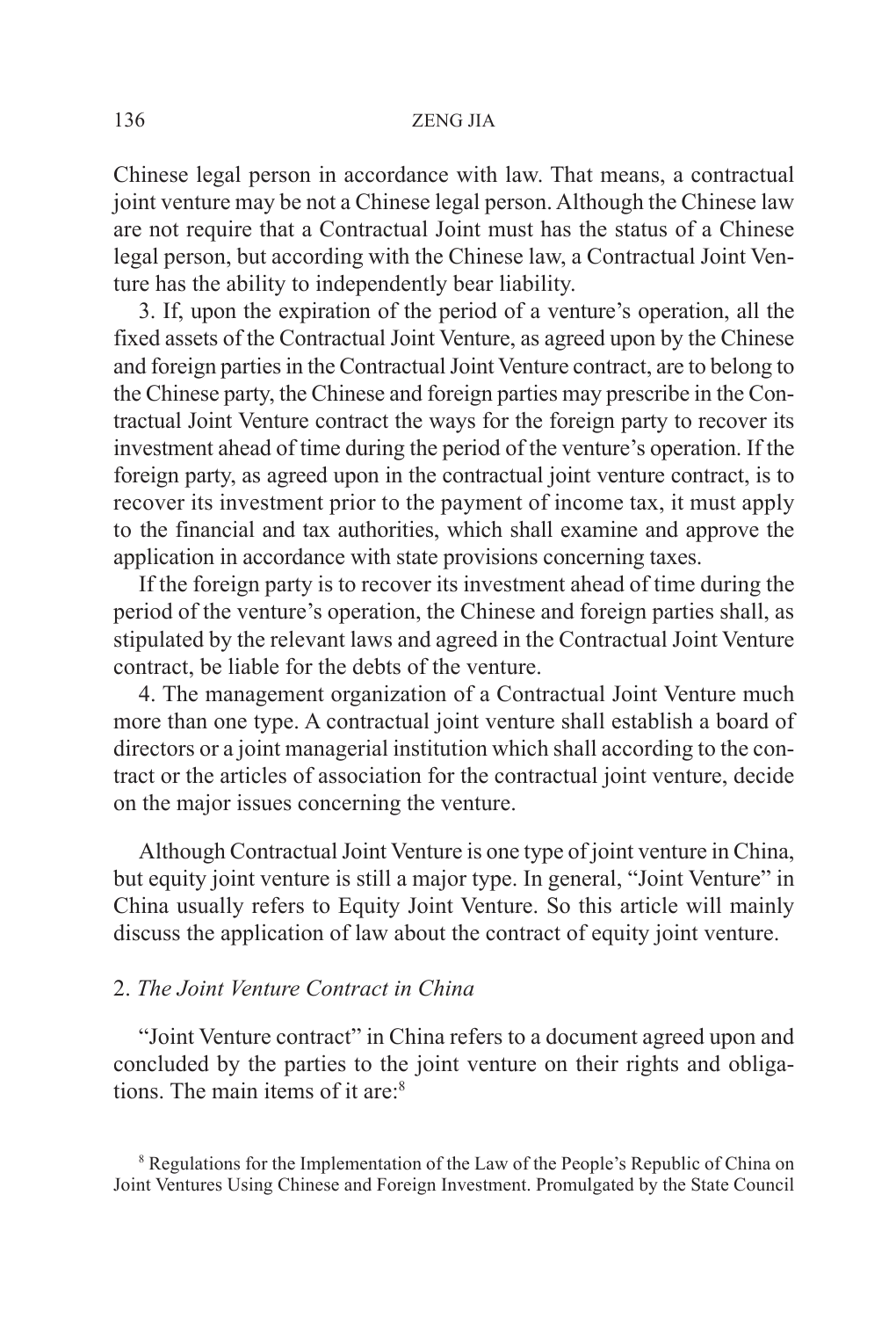1. The names, the countries of registration, the legal address of parties to the joint venture, and the names, professions and nationalities of the legal representatives thereof.

2. Name of the joint venture, its legal address, purpose and the scope and scale of business.

3. Total amount of investment and registered capital of the joint venture, investment contributed by the parties to the joint venture, each party's investment proportion, forms of investment, the time limit for contributing investment, stipulations concerning incomplete contributions, and assignment of investment.

4. The ratio of profit distribution and losses to be borne by each party.

5. The composition of the board of directors, the distribution of the number of directors, and the responsibilities, powers and means of employment of the general manager, deputy general manager and high-ranking management personnel.

6. The main production equipment and technology to be adopted and their source of supply.

7. The ways and means of purchasing raw materials and selling finished products.

8. Principles governing the handling of finance, accounting and auditing.

9. Stipulations concerning labor management, wages, welfare, and labor insurance.

10. The duration of the joint venture, its dissolution and the procedure for liquidation.

11. The liabilities for breach of contract.

12. Ways and Procedures for settling disputes between the parties to the joint venture.

13. The language used for the contract and the conditions for putting the contract into force.

The annex, for example, the articles of association of the Joint Venture, to the contract of a joint venture shall be equally authentic with the contract itself.

on Sep. 20, 1983 Amended by the State Council on Jan.15 1986, Dec. 21, 1987 Amended by the State Council according to the Decision of the State Council on Amending the Regulations for the Implementation of the Law of the People's Republic of China on Joint Ventures Using Chinese and Foreign Investment on July 22, 2001.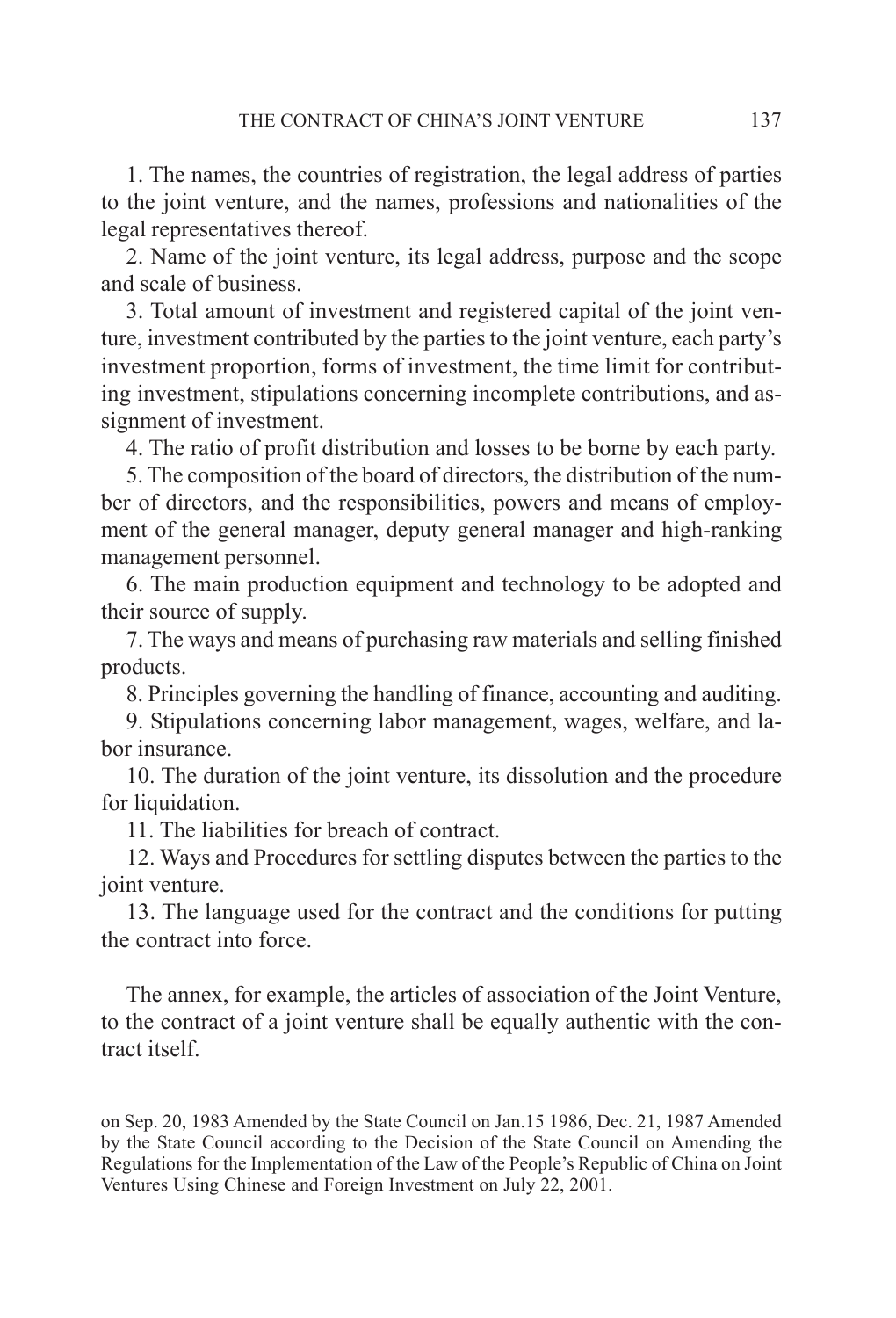"Joint venture contract" is different from the "joint venture agreement". The "joint venture agreement" mentioned in these Regulations refers to a document agreed upon by the parties to the joint venture on some main points and principles governing the establishment of a joint venture. If the joint venture agreement conflicts with the contract, the contract shall prevail. If the parties to the joint venture agree to sign only a contract and articles of association, the agreement can be omitted.

When a contract of a joint venture shall be signed, the parties of it should mention the Provisions on Guiding the Orientation of Foreign Investment.9 In the provision, stipulate that foreign-funded projects fall into 4 categories, namely encouraged, permitted, restricted and prohibited ones:

# A. *Encouraged projects*

A project in any of the following situations shall be listed as the encouraged foreign-funded projects:

1. Being of new agriculture technologies, agriculture comprehensive development, or energy, transportation and important raw material industries.

2. Being of high and new technologies or advanced application technologies that can improve the product performance and increase the technology economic efficiency of the enterprises or those that can produce the new equipments and new materials which the domestic production capacity fails to produce.

3. Meeting the market needs and being able to improve the product level, develop new markets or increase the international competitive capacity of the products.

4. Being of new technologies and new equipments that can save energy and raw material, comprehensively utilize resources and regenerate resources, and prevent environment pollutions.

5. Being capable of bring into the advantages of human power and resources of the mid-west region into full play and being in conformity to the industrial policies of the State.

6. Other situations as provided for by laws and administrative regu**lations** 

<sup>9</sup> The Provisions on Guiding the Orientation of Foreign Investment came into force on April 1, 2002.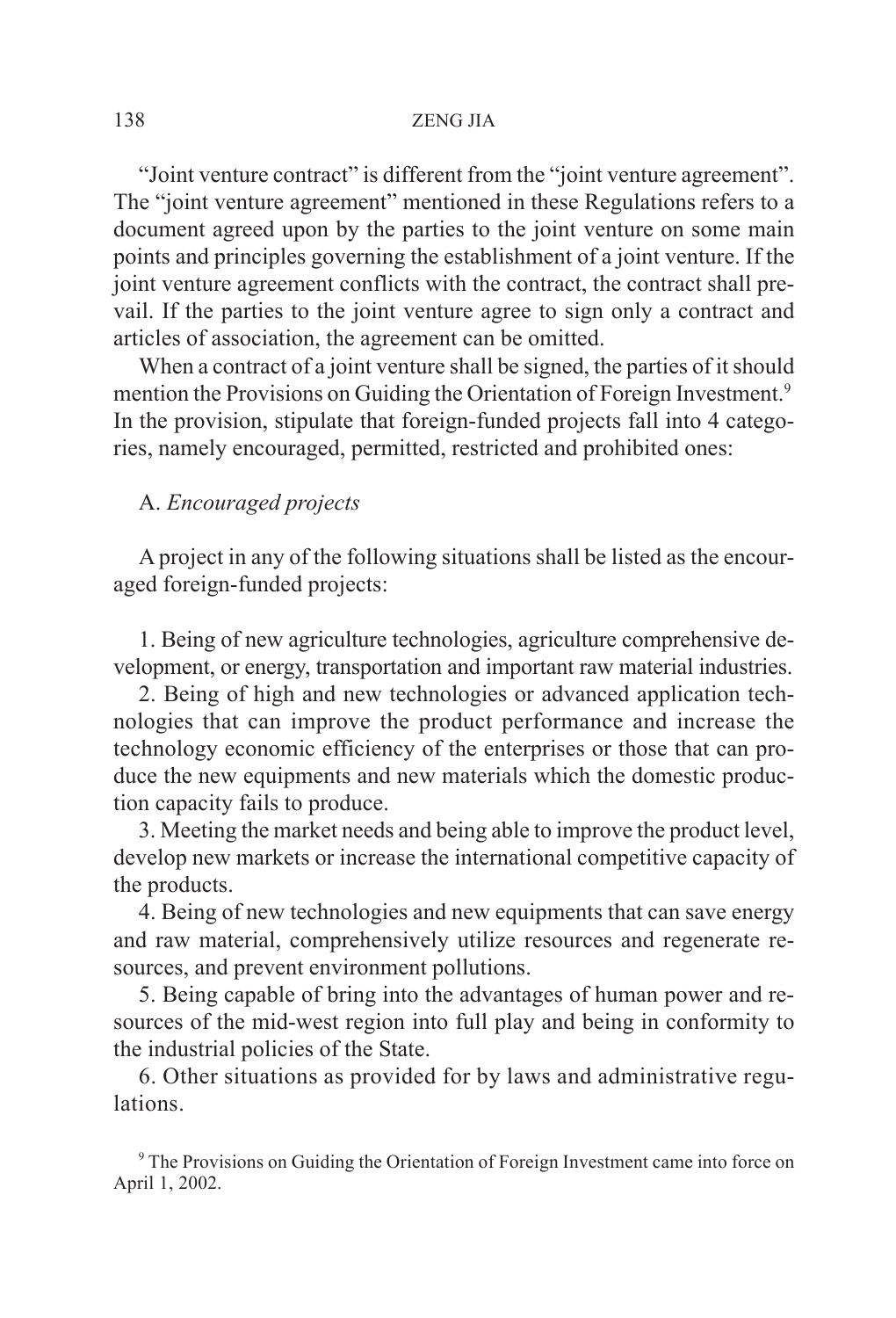Most of the joint venture in China now are encouraged foreign-funded projects, the government of China always attach great importance to the encouraged projects. These joint ventures act a very important rule in the economic field of China.

# B. *Restricted projects*

1. Being of technology lagged behind.

2. Being adverse to saving resources and improving environment.

3. Engaged in the prospecting and exploitation of the specific type of mineral resources to which the State applies protective exploitation.

4. Falling into the industries that the State opens step by step.

5. Other situations as provided by laws and administrative regulations.

C. *Prohibited projects*

1. Harming the State safety or impairing the public interests.

2. Polluting the environment, damaging natural resources or harming human health.

3. Occupying too much farmland and being adverse to the protection and development of land resources.

4. Harming the safety and usage of military facilities.

5. Using the particular techniques or technologies of China to produce products.

6. Other situations as provided for by laws and administrative regulations.

# D. *Permitted projects*

The foreign-funded projects that don't fall into the categories of encouraged, restricted or prohibited projects shall be the permitted foreign-funded projects.

The foreign-funded projects that are encouraged, restricted and prohibited shall be listed in the Catalog of Foreign-funded Industry Guidance.10

<sup>10</sup> Promulgated on March 11, 2002, and effective as of april 1, 2002.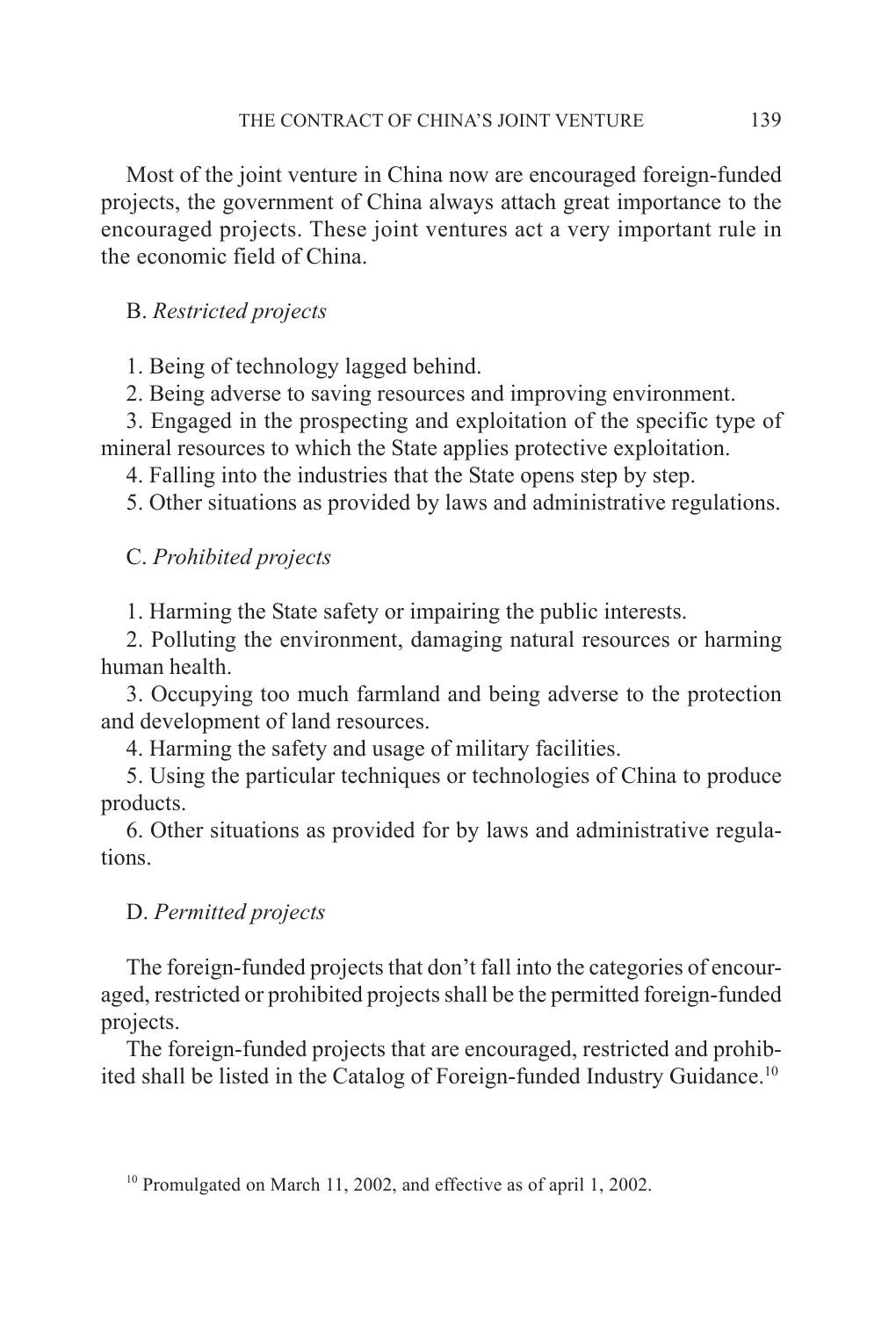For the reason that the article 12 of the Regulations for the Implementation of the Law of the People's Republic of China on Joint Ventures Using Chinese and Foreign Investment stipulate: The formation of a joint venture contract, its validity, interpretation, execution and the settlement of disputes under it shall be governed by the Chinese law. So it needs to consider and obey those project rules when one signs a contract of joint venture.

# II. THE APPLICATION OF LAW ABOUT THE CONTRACT OF "JOINT VENTURE" IN CHINA

As stated above, the article 12 of the Regulations for the Implementation of the Law of the People's Republic of China on Joint Ventures Using Chinese and Foreign Investment stipulates: the formation of a joint venture contract, its validity, interpretation, execution and the settlement of disputes under it shall be governed by the Chinese law. But how we understand this article? It needs to know the following aspects.

# 1. *The basic principle of application of law of the article 12 is as the same as the Company Law of the People's Republic of China* <sup>11</sup>

The article 18 of the Company Law of the People's Republic of China stipulate: the foreign-invested limited liability company governed by this law. And the article 4 of the Law of the People's Republic of China on Chinese-Foreign Contractual Joint Ventures is: A joint venture shall take the form of a limited liability company. So the contract of joint venture also governed by the Company Law of the People's Republic of China.

Analysis the relation of The Company Law of the People's Republic of China and the Law of the People's Republic of China on Chinese-Foreign Contractual Joint Ventures. Based on the basic principle of law in China, the Company Law is belong to common law, and the joint venture law is belong to special law. When the Company Law has no stipulations to adopt

<sup>&</sup>lt;sup>11</sup> Adopt at the Fifth meeting of the Fifth National People's Congress on December 29, 1993, amended in accordance with the Decision on the Company Law of the People's Republic of China at 13th Meeting of the Standing Committee of the Ninth National People's Congress on December 25, 1999, and promulgated by Order No. 29 of the President of the People's Republic of China, and effective as of the date of promulgation.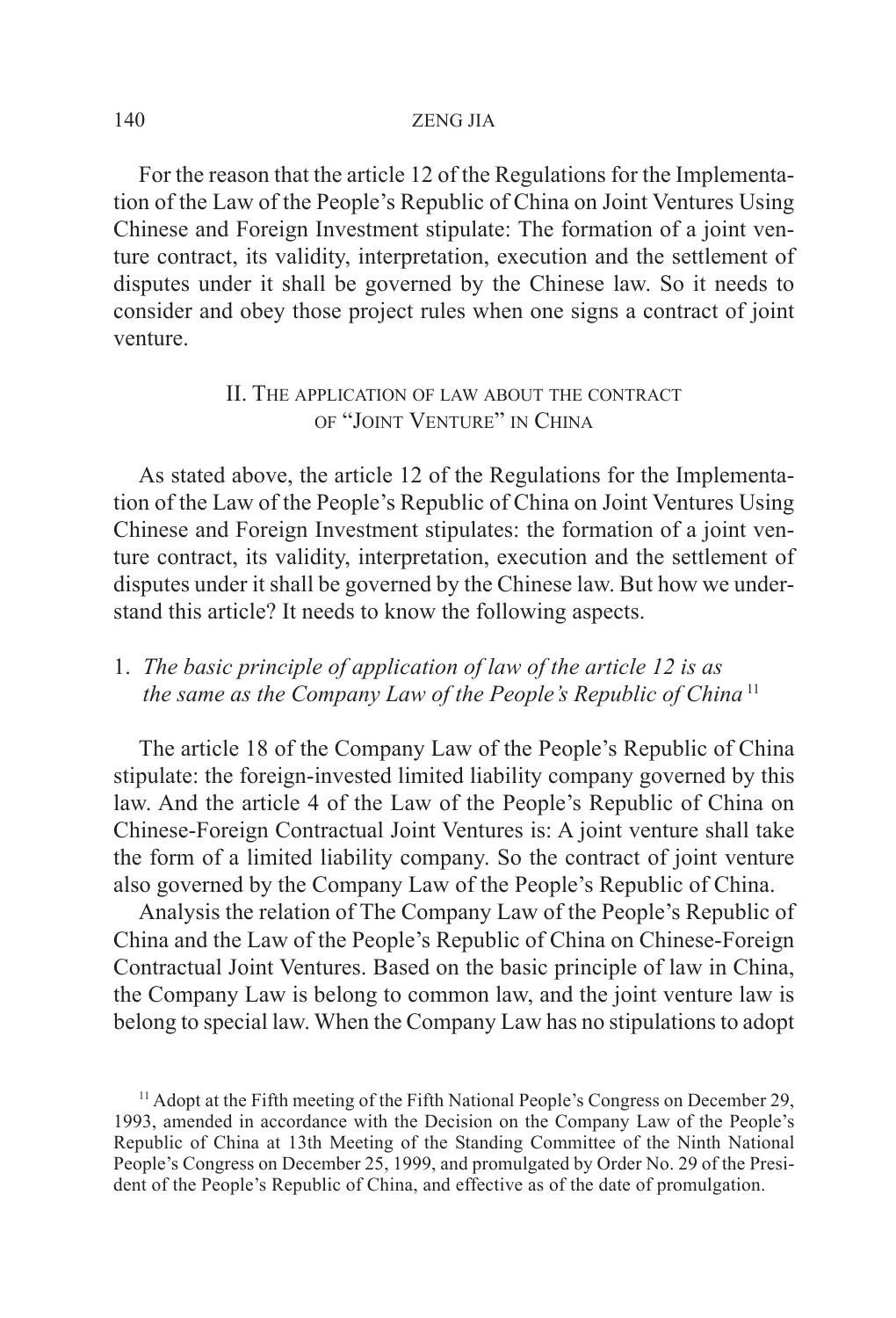some situation of a contract of joint venture, and the joint venture law has some special rules can adopt the contract, those special rules of the joint venture law shall be applicable. If the joint venture law had no rules to adopt some situation of a contract of joint venture, but the Company Law has definite stipulations, these definite stipulations of the Company Law should be used. If the stipulations of the Company law and the joint Venture law have conflicts, the stipulations of the Joint venture shall be applied.

There are many articles about the limited liability company in The Company Law of the People's Republic of China. For example, those articles about the name of a company, articles of association and registered capital etcetera, all of them are applicable to the contract of joint venture because "a joint venture is a limited liability company". And the name of a company, articles of association and registered capital etc. are the main items of a Joint Venture contract of China. The article 9 of the Company law of PRC stipulates: A limited liability company established according to this law must clearly indicate the words "limited liability company" in its name. The article 11 is: articles of association must be formulated in accordance with this law when a company is incorporated. A company's articles of association shall have binding force on the company, its shareholders, directors, supervisors and managers. A company's scope of business shall be defined in its articles of association and registered in accordance with the law. Items within the company's "scope of business" that are subject to restrictions under laws, administrative rules and regulations shall be approved in accordance with the law. The article 23 is about the registered capital: The registered capital of a limited liability company shall be the amount of the paid-up capital contributions of all its shareholders as registered with the Company Registration Authority. The registered capital of a limited liability company shall be no less than the following minima (1) RMB 500 000 yuan for a company engaged mainly in production and operation; (2) RMB 500 000 yuan for a company engaged mainly in commodity wholesale; (3) RMB 300 000 yuan for a company engaged mainly in commercial retailing; and (4) RMB 100 000 yuan for a company engaged mainly in science and technology development, consultancy or services. Where the minimum registered capital of a limited liability company in specified trades needs to be higher than those stipulated in the preceding paragraph, it shall be stipulated by the laws and administrative rules and regulations separately. On the other hand, the Company law of PRC also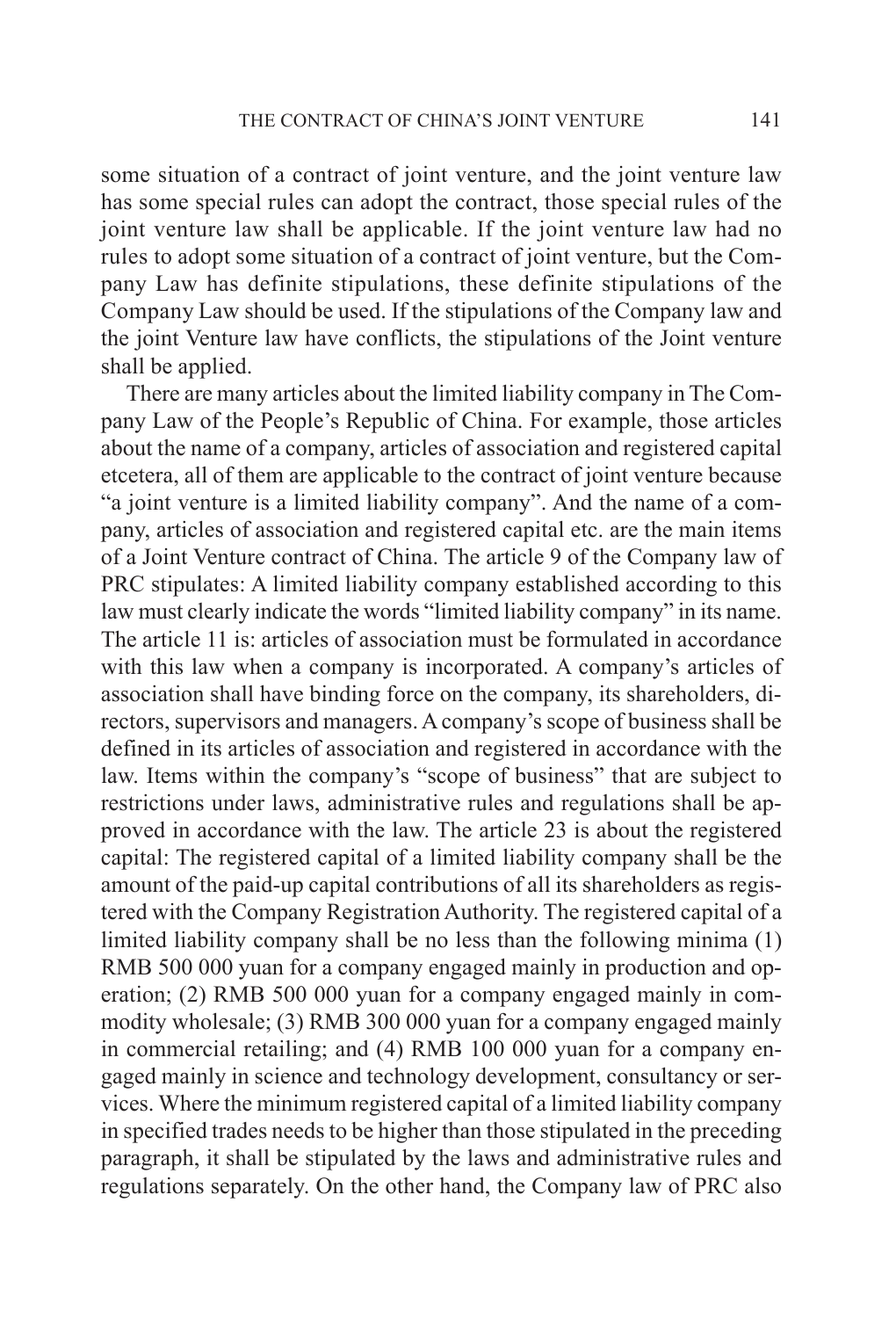stipulates about the registered capital: A shareholder may make its capital contributions to a company in currency or by contributing material objects, industrial property rights, non-patented technology or land-use rights to be contributed as capital must undergo an asset valuation and verification, and shall not be overvalued or undervalued. The appraisal and valuation of land-use rights shall be handled in accordance with the laws and administrative rules and regulations. The investment in the form of industrial property rights and non-patented technology at their appraised value shall not exceed twenty percent of the registered capital of a limited liability company, except where special State regulations in respect of the application of high and new technological achievement provide otherwise.

2. *The Contract Law of the People's Republic of China12 has the same stipulation as the article 12 of the Regulations for the Implementation of the Law of the People's Republic of China*

About the application of law of the joint venture of China, the Contract Law of the People's Republic of China has the same stipulation as the article 12 of the Regulations for the Implementation of the Law of the People's Republic of China. The article 126 of the Contract Law of the People's Republic of China stipulated: The parties to a contract involving foreign interests may choose the law applicable to the settlement of their contract disputes, except as otherwise stipulated by law. If the parties to a contract involving foreign interests have not made a choice, the law of the country to which the contract is most closely connected shall be applied. The contracts for Chinese-foreign equity joint ventures, for Chinese-foreign contractual joint ventures and for Chinese-foreign cooperative exploration and development of natural resources to be performed within the territory of the People's Republic of China shall apply the laws of the People's Republic of China.

In the article 126 of the Contract Law of the People's Republic of China contains two principles: principle of autonomy of will and principle of the

<sup>&</sup>lt;sup>12</sup> Adopt at the Fifth meeting of the Fifth National People's Congress on December 29, 1993, amended in accordance with the Decision on the Company Law of the People's Republic of China at 13th Meeting of the Standing Committee of the Ninth National People's Congress on December 25, 1999, and promulgated by Order No. 29 of the President of the People's Republic of China, and effective as of the date of promulgation.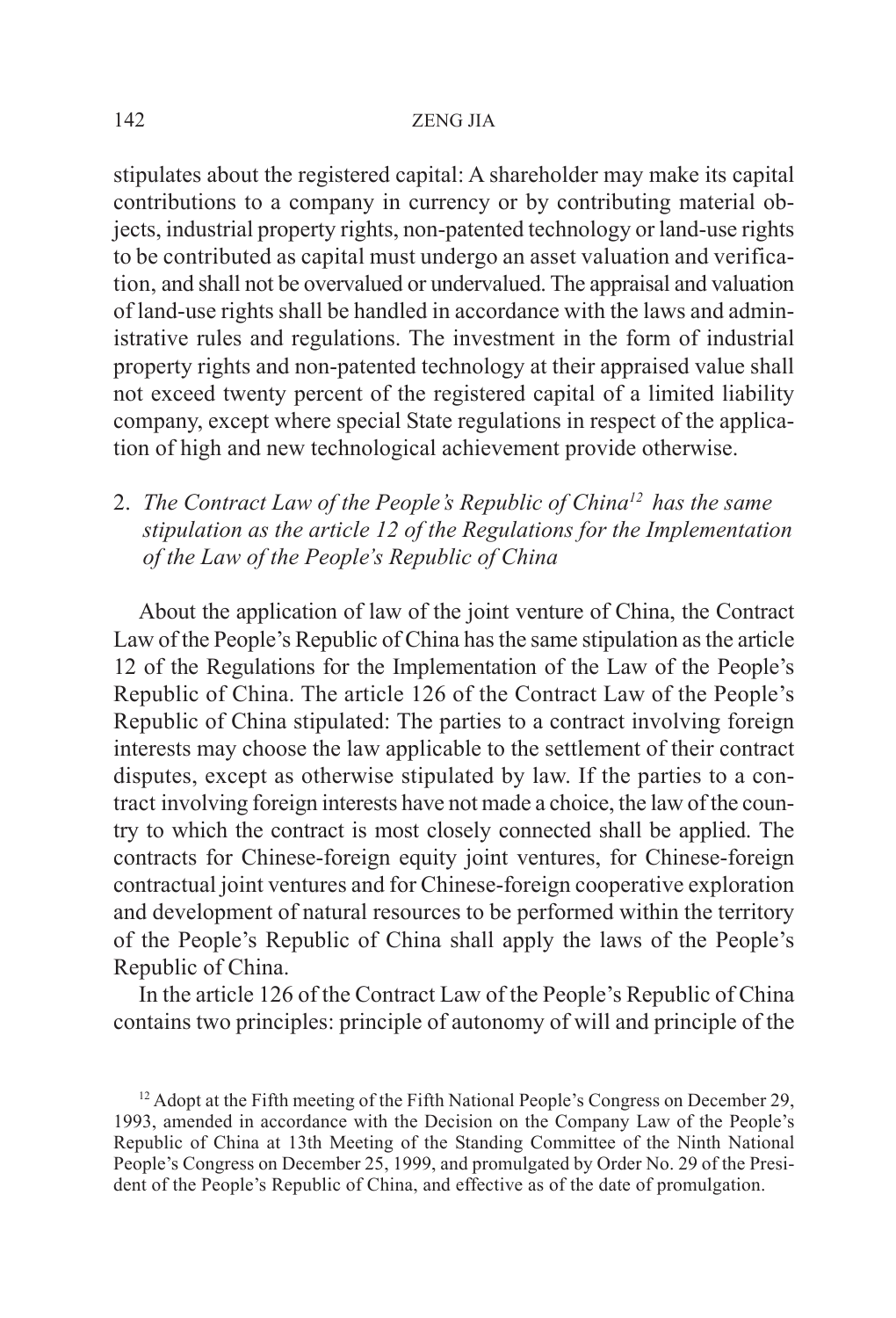closest connection. Based on the principle of autonomy of will, the parties to a contract involving foreign interests may choose the law applicable to the settlement of their contract disputes, but except as otherwise stipulated by law. The contracts for Chinese-foreign Equity Joint Ventures to be performed within the territory of the PRC shall apply the laws of the People's Republic of China. As the same, according with the principle of the closest connection, if the parties to a contract involving foreign interests have not made a choice, the law of the country to which the contract is most closely connected shall be applied. But the contracts for Chinese-foreign Equity Joint Ventures to be performed within the territory of the PRC shall apply the laws of the People's Republic of China.

3. *The principle of application of law about the joint venture contract is in the General Principles of the Civil Law of the People's Republic of China* <sup>13</sup>

First, the General Principles of the Civil Law of the People's Republic of China defined the state of the joint venture: A Chinese-foreign Equity Joint Venture, Chinese-foreign contractual shall be qualified as a legal person in China, if it has the qualifications of a legal person and has been approved and registered by the administrative agency for industry and commerce in accordance with the law. In the territory of the People's Republic of China, the legal person of PRC (including the contract of establishment the legal person) governed by the law of PRC is definitely.

Second, the General Principles of the Civil Law of the People's Republic of China has the same principle with the Contract Law of the People's Republic of China. Let's see the article 145 of the General Principles of the Civil Law of the People's Republic of China: The parties to a contract involving foreign interests may choose the law applicable to settlement of their contractual disputes, except as otherwise stipulated by law. If the parties to a contract involving foreign interests have not made a choice, the law of the country to which the contract is most closely connected shall be applied.

<sup>&</sup>lt;sup>13</sup> Adopted at the Fourth Session of the Sixth National People's Congress, and promulgated by Order No. 37 of the president of the People's Republic of China on April 12, 1986, and effective as of January 1, 1987.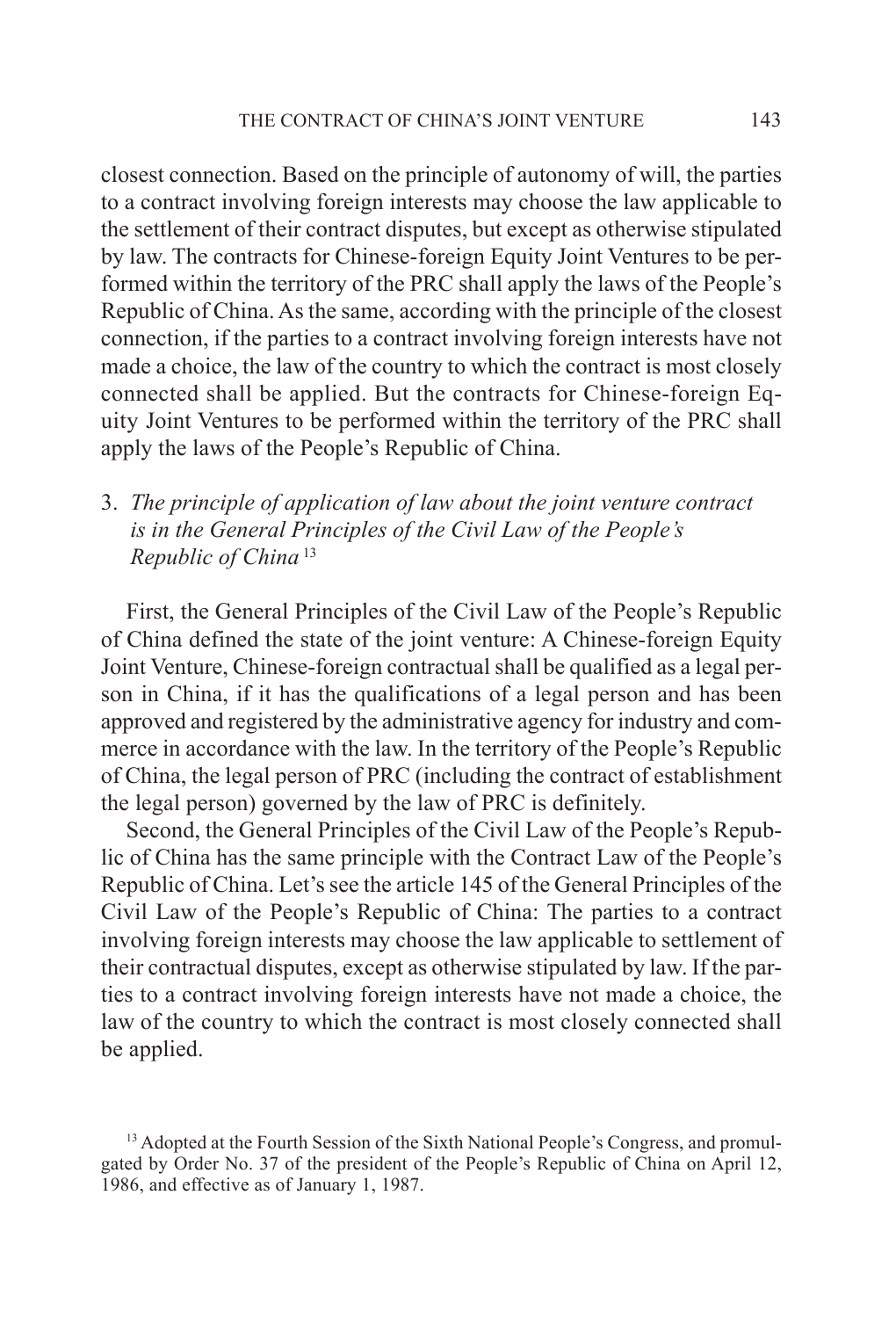As stated above, the Contract law of PRC and the Regulations for the Implementation of the Law of the People's Republic of China on Joint Ventures Using Chinese and Foreign Investment have the specific stipulates: The contracts for Chinese-foreign equity joint ventures to be performed within the territory of the People's Republic of China shall apply the laws of the People's Republic of China. As above stated, according to the basic theory of law of China, the General Principles of the Civil Law of the People's Republic of China is belong to the common law, the Contract law of PRC and the Regulations for the Implementation of the Law of the People's Republic of China are belong to the specific law. Based the principle of law of PRC, when the common law, the General Principles of the Civil Law of the People's Republic of China has no some special detail stipulations to adopt some situation of a Contract of Joint Venture of China, and the Contract law of PRC and the Regulations for the Implementation of the Law of the People's Republic of China joint have some special rules can adopt the contract, those special rules of the joint venture law shall be applicable. It is obvious that the principle of applying the law of PRC for a contract of joint venture is a basic principle in the law of PRC.

For the reason that the General Principles of the Civil Law of the People's Republic of China adopted and effected in the time of planning economic in China, it is not adapt to the social and economic development of China now. But, before the Code of Civil law of PRC has been adopted and effected, it would be still governed the relations of the contract of Joint Venture of China.

## 4. *The application of foreign law has been refused*

The article 12 of the Regulations for the Implementation of the Law of the People's Republic of China on Joint Ventures Using Chinese and Foreign Investment stipulates very clearly: the formation of a joint venture contract, its validity, interpretation, execution and the settlement of disputes under it shall be governed by the Chinese law. That means, the contract of joint venture of China must and only governed by the Chinese law.

In the practice of establishment a joint venture in China, some foreign enterprise consists to apply their country's law in the contract of joint venture. It violated the principle of the law of China. For example, in one joint venture contract of China have this two articles: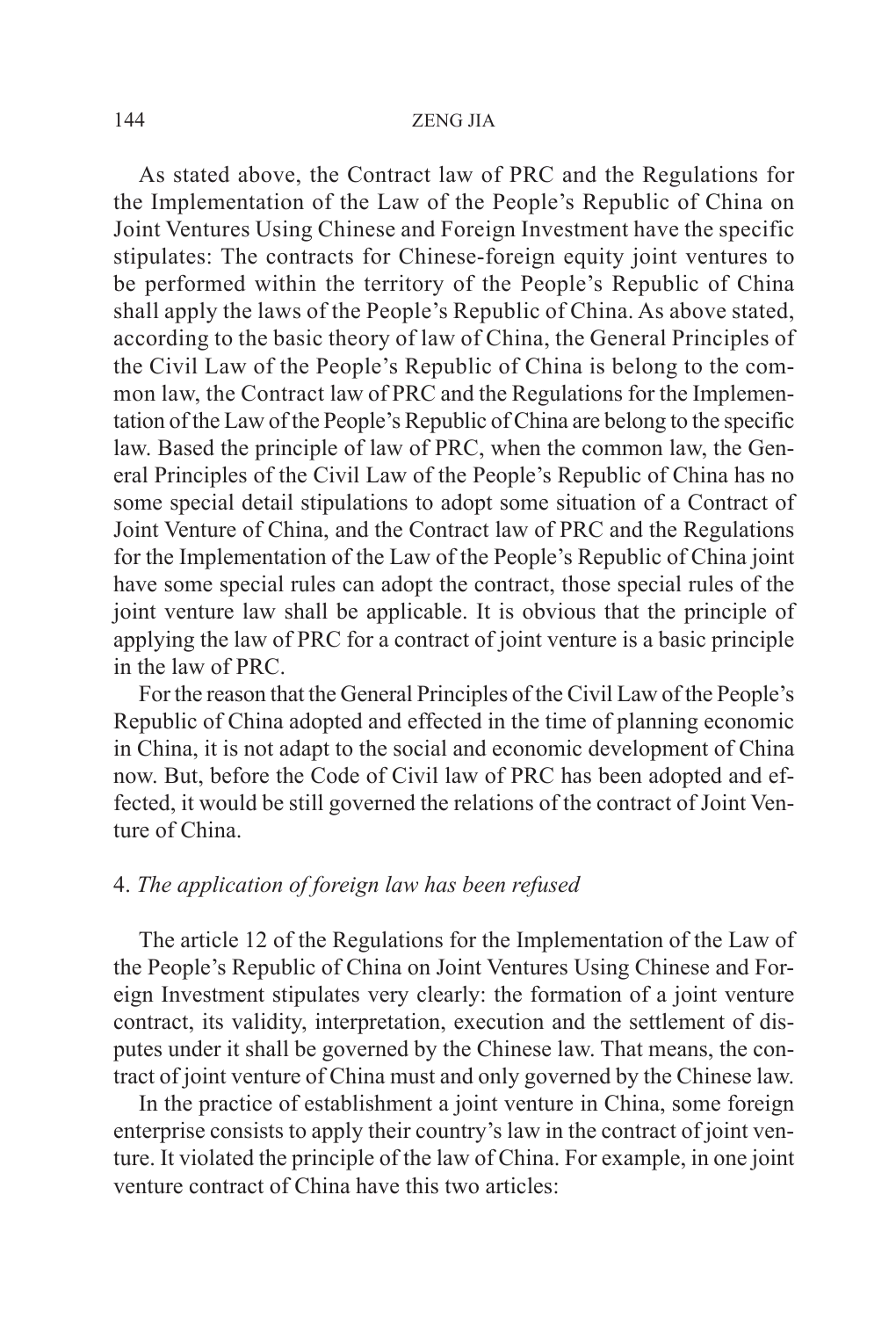*Article x*. The joint venture shall adopt and comply with standards of conduct and business practices in conformity with the laws and regulations of the PRC and those standards applied by M International Inc. on a world wide basis, including the W International Inc.'s Business Code of Conduct, W International Inc.'s Proper Business Practices and W International Inc.'s Health Safety and Environmental Policy and Assurance System, and such laws and regulations of A country which extend to W International Inc.'s operation outside the A country, provided that they do not conflict (although they may be in addition to what is required by) with the laws and regulations of the PRC, including without limitations the A country's Foreign Corrupt Practices Act and export controls laws and antiboycott laws.

*Article y*. This Contract shall be interpreted and enforced in accordance with and governed by the promulgated and publicly available laws and regulations of the PRC. If no such promulgated PRC law exists to govern a particular matter relating to this Contract, then the relevant provisions in many treaty to which the PRC is a member or signatory may be applied. If there is no such treaty applicable, then general international practices may be applied. Any contract or agreement contained in any Schedule to this Contract shall be governed by the law chosen in such contract or agreement. These two articles mainly have the following contents:

1. The joint venture contract applies the law of PRC.

2. If no such promulgated PRC law exists to govern a particular matter relating to this Contract, then the relevant provisions in many treaty to which the PRC is a member or signatory may be applied. If there is no such treaty applicable, then general international practices may be applied.

3. The contract governed by those standers which applied by M International Inc. on a world wide basis if they do not conflict with laws and regulations of PRC.

4. The contract applies and obeys the law of A country if they do not conflict with laws and regulations of PRC.

Some contents of the two articles of the joint venture contract have violated the law of PRC seriously. As this paper mentioned above, the article 12 of the Regulations for the Implementation of the Law of the People's Republic of China on Joint Ventures Using Chinese and Foreign Investment stipulate: The formation of a joint venture contract, its validity, inter-